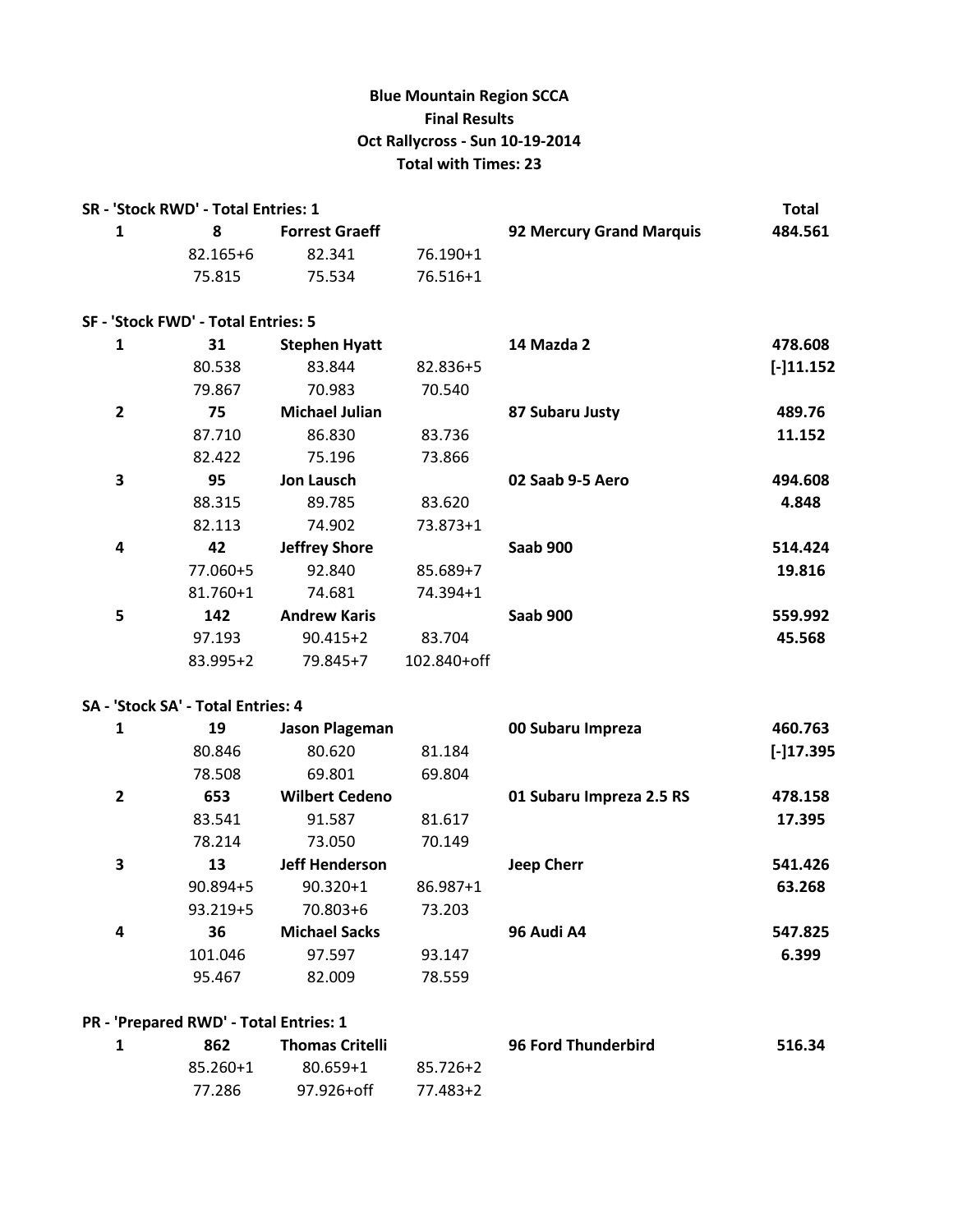### **Blue Mountain Region SCCA Final Results Oct Rallycross - Sun 10-19-2014 Total with Times: 23**

|                | PF - 'Prepared FWD' - Total Entries: 2 |                      |          |            |              |
|----------------|----------------------------------------|----------------------|----------|------------|--------------|
| 1              | 99                                     | <b>Paul Havranek</b> |          | 75 Saab 99 | 457.843      |
|                | 72.482                                 | 72.292               | 75.458   |            | $[-152.749]$ |
|                | 90.076                                 | 73.665               | 73.870   |            |              |
| $\overline{2}$ | 990                                    | Erica Jacobson       |          | 75 Saab 99 | 510.592      |
|                | $85.425 + 1$                           | 85.437+6             | 83.290   |            | 52.749       |
|                | 82.085                                 | 78.919               | 79.436+1 |            |              |

### **PA - 'Prepared AWD' - Total Entries: 4**

|   | 415          | <b>Bryan Roper</b>     |            | 00 Subaru Impreza 2.5RS | 463.988     |
|---|--------------|------------------------|------------|-------------------------|-------------|
|   | 78.492       | $76.721 + 1$           | $75.613+1$ |                         | $[-]0.633]$ |
|   | 77.201       | 69.983+4               | 71.978+1   |                         |             |
| 2 | $\mathbf{2}$ | Levi Rassler           |            | 06 Subaru Impreza       | 464.621     |
|   | 82.961       | 79.373                 | 75.850+5   |                         | 0.633       |
|   | 73.709+1     | 69.370+1               | 67.358+1   |                         |             |
| 3 | 22           | <b>Gregory Rassler</b> |            | 06 Subaru Impreza       | 464.734     |
|   | 86.087       | 82.218                 | 77.930     |                         | 0.113       |
|   | 76.947       | 70.835                 | 70.717     |                         |             |
| 4 | 15           | <b>Brian O'Grady</b>   |            | 00 Subaru Impreza 2.5RS | 496.286     |
|   | 80.038+1     | 94.946                 | 85.689     |                         | 31.552      |
|   | $80.640 + 1$ | 75.774                 | 73.199+1   |                         |             |

#### **MR - 'Modified RWD' - Total Entries: 2**

| 5.       | <b>Brandon Shearer</b> |              | 93 Mazda Miata        | 490.227     |
|----------|------------------------|--------------|-----------------------|-------------|
| 83.902+1 | 77.276                 | $81.503 + 1$ |                       | $[-]27.801$ |
| 79.269   | $79.181 + 2$           | 79.096+1     |                       |             |
|          | Doug Shearer           |              | <b>71 Ford Bronco</b> | 518.028     |
| 85.137   | 85.070                 | 84.083+6     |                       | 27.801      |
| 82.437   | 84.724                 | 84.577       |                       |             |

### **MF - 'Modified FWD' - Total Entries: 1**

| 913    | <b>Jason Morris</b> |        | Saab | 450.981 |
|--------|---------------------|--------|------|---------|
| 75.960 | 74.887              | 74.666 |      |         |
| 75.536 | 75.127              | 74.805 |      |         |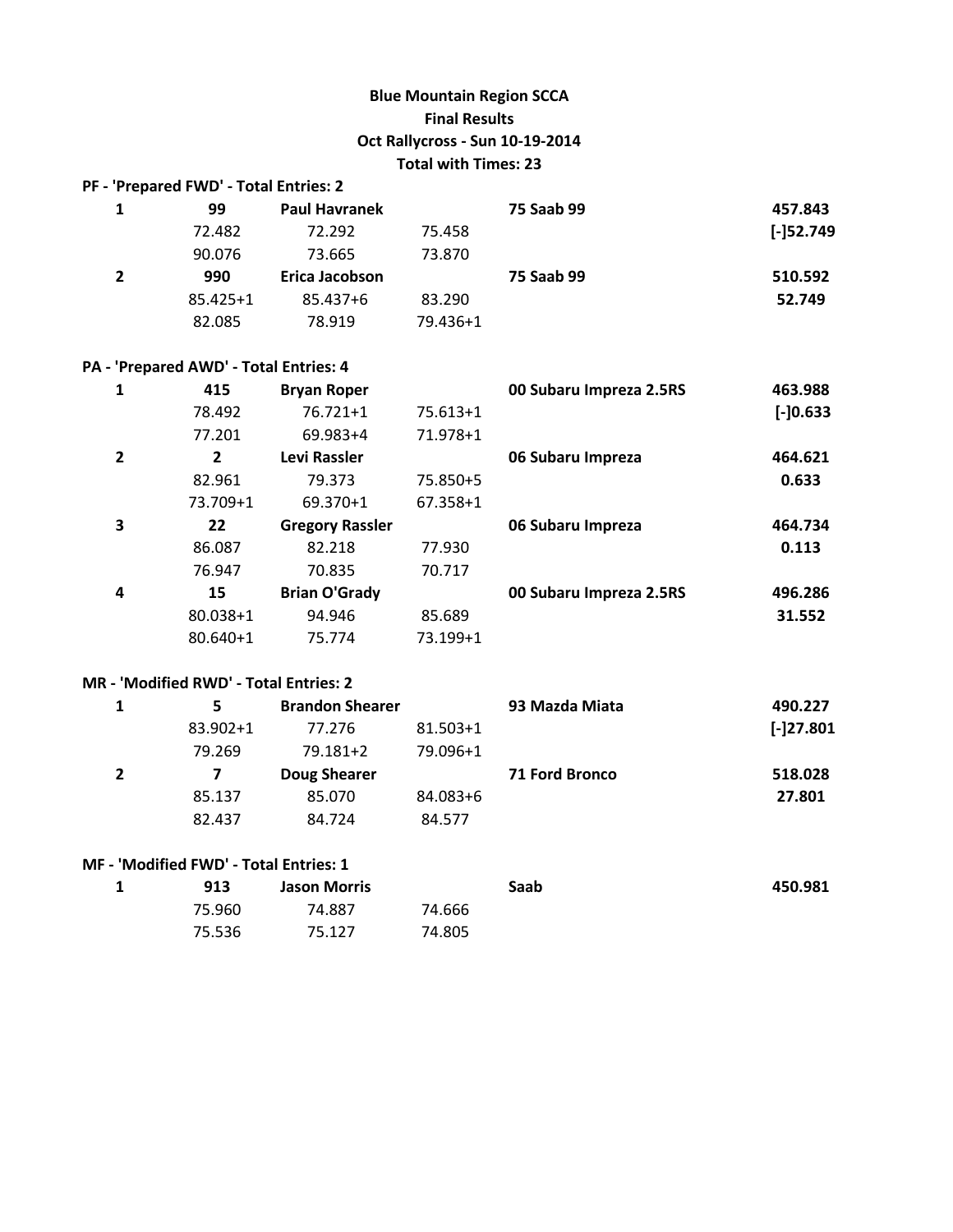# **Blue Mountain Region SCCA Final Results Oct Rallycross - Sun 10-19-2014 Total with Times: 23**

|                | <b>MA - 'Modified AWD' - Total Entries: 3</b> |                              |              |                      |             |
|----------------|-----------------------------------------------|------------------------------|--------------|----------------------|-------------|
| 1              | 32                                            | <b>Daniel Woland</b>         |              | 01 Subaru 2.5rs      | 417.14      |
|                | $69.222 + 1$                                  | 68.606                       | $70.960 + 2$ |                      | $[-]12.037$ |
|                | 67.904                                        | 67.217                       | 67.231       |                      |             |
| $\overline{2}$ | 4                                             | John Roscinski               |              | 00 Subaru Impreza RS | 429.177     |
|                | 71.032                                        | 72.327                       | 71.001+1     |                      | 12.037      |
|                | 69.875                                        | 70.103                       | 70.839+1     |                      |             |
| 3              | 82                                            | <b>Houstin Lichtenwalner</b> |              | 02 Subaru WRX        | 471.585     |
|                | 79.962+5                                      | 79.093                       | 78.022       |                      | 42.408      |
|                | 75.593                                        | 75.106                       | 73.809       |                      |             |